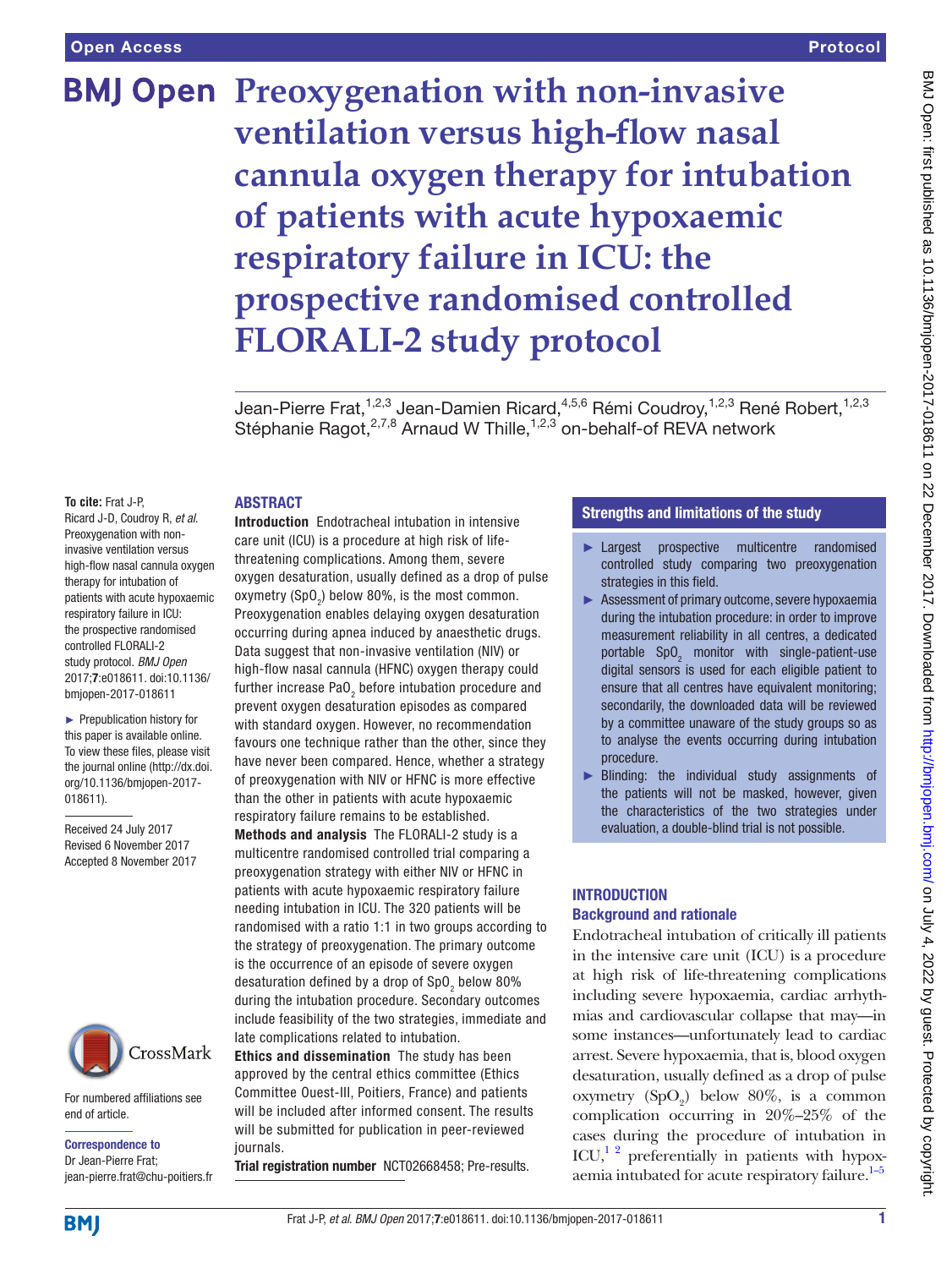Preoxygenation should be performed systematically before intubation with the aim of increasing arterial oxygen tension  $(PaO<sub>2</sub>)$  and of delaying the oxygen desaturation occurring during apnea induced by anaesthetic drugs. Adequate preoxygenation enables increased oxygen body stores, mainly in the pulmonary functional residual capacity, and subsequent  $PaO<sub>2</sub>$  by breathing high  $FiO_2$  during deep breaths.<sup>[6](#page-8-0)</sup> Breathing through a valve-bag facemask during at least 3–5min is the usual method to carry out preoxygenation in the operating room. However, other techniques using non-invasive ventilation (NIV) or high-flow nasal cannula (HFNC) oxygen therapy could be used, especially for patients with hypoxaemia in ICU, to further increase  $\mathrm{PaO}_2$  before intubation procedure and to prevent oxygen desatura-tion.<sup>[7](#page-8-1)</sup> Indeed, HFNC enables the delivery of continuous high gas flow via nasal prongs resulting in higher FiO<sub>2</sub> than with standard oxygen.<sup>[8](#page-8-2)</sup> Another theoretical advantage of HFNC may consist in maintaining oxygenation during the apneic phase of intubation, and thereby avoiding oxygen desaturation.<sup>[7](#page-8-1)</sup> Although in a prospective before–after study the use of HFNC with a flow of 60L/ min resulted in lower incidence of severe oxygen desaturation during intubation than with standard oxygen, $9$ these encouraging results have not been confirmed in the different randomised controlled trials (RCT) carried out to date. $10-12$ 

Preoxygenation with NIV is another method of preoxygenation that enables delivery of inspired  ${\rm FiO_2}$  reaching up to 100% in the absence of leaks, and it may significantly increase end-expiratory lung volume due to the alve-olar recruitment induced by positive airway pressure.<sup>[13](#page-8-5)</sup> Given these beneficial effects on oxygenation, NIV may be an effective method for preoxygenation preventing oxygen desaturation during the procedure of intubation. However, to date, only one RCT including a small sample of patients has been conducted in ICU.<sup>[14](#page-8-6)</sup> This study found a decrease in episodes of severe oxygen desaturation with NIV as compared with standard valve-bag mask for the preoxygenation of patients with acute hypoxaemic respiratory failure.<sup>14</sup> In a more recent retrospective study, no difference was found between preoxygenation with NIV and HFNC.<sup>15</sup> However, the small sample size of these two studies do not allow for conclusions. Finally, one recent study showed that combining NIV and HFNC was superior to NIV alone as a means of preventing desaturation, but provided no answer as to whether or not NIV alone was superior to HFNC alone.<sup>[16](#page-8-8)</sup>

#### **Objectives**

We aim to conduct a prospective multicentre randomised controlled trial comparing NIV versus HFNC in a population of patients with acute hypoxaemic respiratory failure needing intubation in ICU, with the hypothesis that preoxygenation with NIV could better prevent severe oxygen desaturation  $(SpO<sub>2</sub> < 80\%)<sup>1</sup>$  $(SpO<sub>2</sub> < 80\%)<sup>1</sup>$  $(SpO<sub>2</sub> < 80\%)<sup>1</sup>$  during the procedure of intubation as compared with HFNC.

### Primary objective

To compare the number of patients with acute hypoxaemic respiratory failure having an episode of severe oxygen desaturation during the intubation procedure in the ICU, between strategies of preoxygenation performed with NIV versus HFNC.

#### Secondary objectives

To compare the highest  $SpO<sub>2</sub>$  at the end of preoxygenation, the lowest  $SpO<sub>2</sub>$  during and immediately after the procedure of intubation between the two strategies of preoxygenation.

To compare the number of immediate and late complications between the two methods, and to assess their feasibility.

#### Trial design

The FLORALI-2 study is an investigator-initiated, prospective, multicentre, randomised, control, open trial on medical devices comparing a strategy of preoxygenation with either NIV or HFNC for intubation of patients with acute hypoxaemic respiratory failure in ICU. Patients are randomly assigned to the NIV group or HFNC group, with a 1:1 ratio.

#### Methods: participants, interventions and outcomes Study setting

The FLORALI-2 study is taking place in 28 mixed medical and surgical ICU in France (list on [https://clin](https://clinicaltrials.gov/ct2/show/NCT02668458?term=Florali+2&rank=1)[icaltrials.gov/ct2/show/NCT02668458?term=Florali+2&](https://clinicaltrials.gov/ct2/show/NCT02668458?term=Florali+2&rank=1) [rank=1](https://clinicaltrials.gov/ct2/show/NCT02668458?term=Florali+2&rank=1)) belonging to the European REVA network and CRICS-TRIGGERSEP network.

#### Eligibility criteria

#### Inclusion criteria

Adult patients admitted to ICU with acute hypoxaemic respiratory failure and requiring endotracheal intubation according to the decision by the medical doctor in charge may be included in the study. Acute hypoxaemic respiratory failure is defined as a respiratory rate above 25 breaths per minute or signs of respiratory distress, and a  $\text{PaO}_2/\text{FiO}_2$  ratio below  $300\,\text{mm}$  Hg regardless the strategy of oxygenation administered ([figure](#page-2-0) 1). The  $PaO_2/FiO_2$ ratio will be measured under NIV or HFNC, and calculated under standard oxygen as follows:  $FiO<sub>2</sub>=0.21+\alpha x$ ygen flow rate $\times$ 0.03.<sup>[17](#page-8-9)</sup>

#### Exclusion criteria

Patients fulfilling one or more of the following criteria will not be included: intubation for cardiac arrest, altered consciousness defined by a Glasgow Coma Score <8 points, contraindications to NIV,  $SpO<sub>2</sub>$  not available, age <18 years, pregnant or breast-feeding women [\(figure](#page-2-0) 1).

#### Intervention

#### Preoxygenation

Patients eligible for inclusion will be randomly assigned to the NIV group or HFNC group [\(figure](#page-3-0) 2).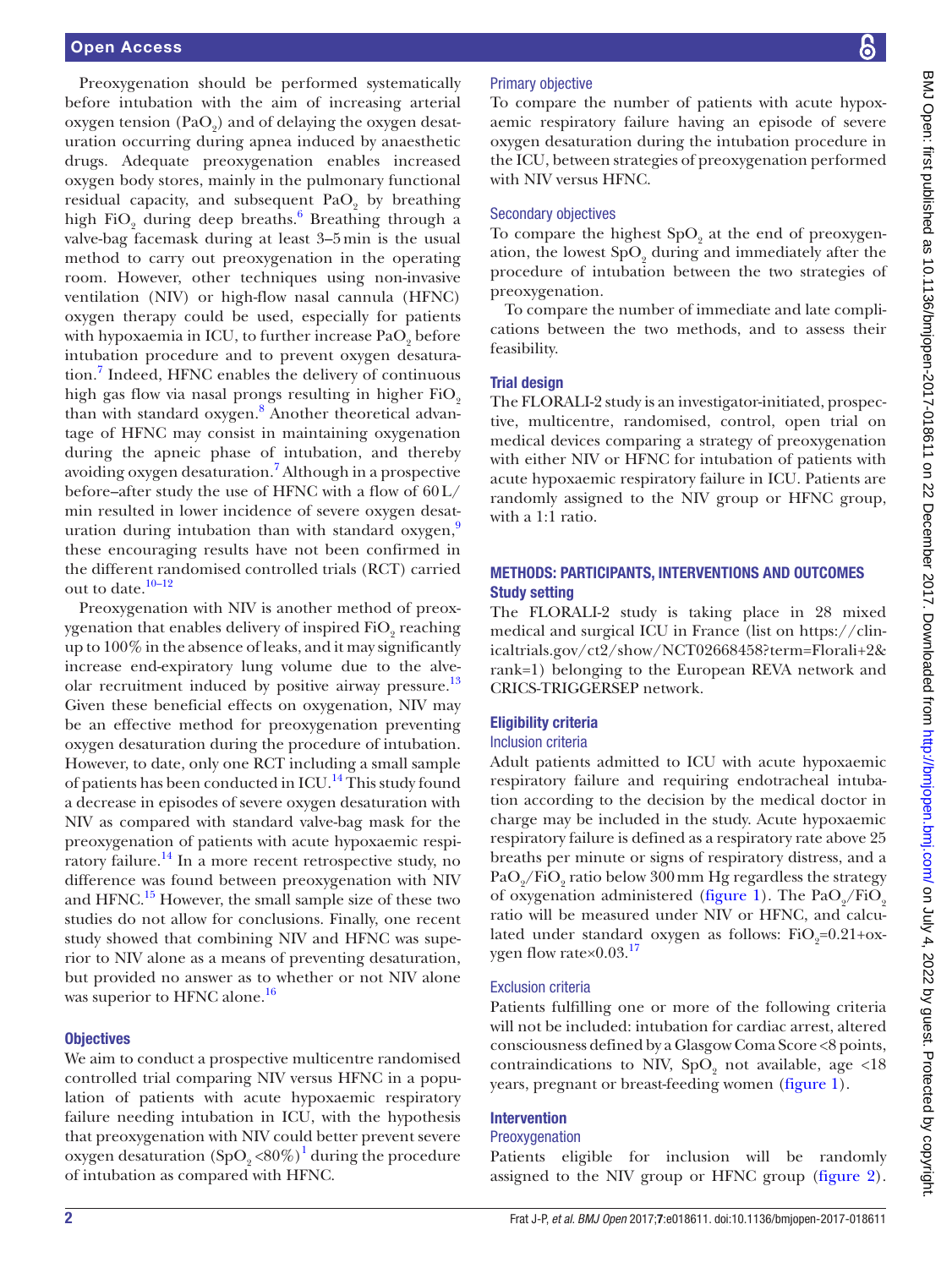

<span id="page-2-0"></span>Figure 1 Consort diagram of the FLORALI-2 study. ABG, arterial blood gas; FiO<sub>2</sub>, fractional inspired oxygen; HFNC, high-flow nasal cannulae oxygen therapy; NIV, non-invasive ventilation; PaO<sub>2</sub>/FiO<sub>2</sub>, partial pressure of arterial oxygen to fractional inspired oxygen ratio; PEEP, positive end-expiratory pressure; PS, pressure support; SpO<sub>2</sub>, pulse oxymetry.

Preoxygenation will be carried out in a semirecumbent position for 3–5min with the device assigned by randomisation (NIV or HFNC), whatever the previous device used for oxygenation.

The interventional arm will consist in applying NIV delivered to the patient with a full-face mask connected to an ICU ventilator. Pressure-support ventilation will be adapted to obtain an expired tidal volume between 6 and 8mL/kg of predicted body weight with a positive end-expiratory pressure (PEEP) level of  $5\,\mathrm{cm}\ \mathrm{H}_{\mathrm{2}}\mathrm{O}$  and an  $\mathrm{FiO}_{\mathrm{2}}$ of 100%.

The control arm will consist in applying HFNC device (Optiflow, Fisher & Paykel, Auckland, New Zealand) with a gas flow of 60L/min through a heated humidifier (MR 850, Fisher & Paykel, Auckland, New Zealand) and an FiO<sub>2</sub> of at 100%. A particular attention will be paid to perform a jaw thrust so as to maintain patent upper airway.

If the assigned method is ineffective  $(SpO<sub>9</sub> < 80\%)$  or cannot be applied (intolerance, agitation…), the investigator will be free to switch to an alternative method or to intubate immediately. In all cases, the patient will be considered as having failed in the assigned preoxygenation method and will undergo intention-to-treat analysis.

An intervention care bundle management including the following measures is proposed to all the participating centres for the intubation procedure<sup>[3](#page-7-1)</sup>: the presence of two operators, systematic fluid loading before intubation in absence of cardiogenic pulmonary oedema and rapid-sequence induction using hypnomidate (0.2–0.3mg/ kg) or ketamine  $(1.5-3mg/kg)$  combined with rocuronium  $(0.6-1 \text{ mg/kg})$  or succinylcholine  $(1 \text{ mg/kg})$ . In case of unsuccessful intubation, the following algorithm according to a given centre's procedure is proposed: an intubating stylet will be used first, then videolaryngoscopy, an intubation laryngeal mask airway, and finally

fiberscopy and rescue percutaneous or surgical tracheostomy. After endotracheal intubation, the patient will be mechanically ventilated with a tidal volume between 6 and 8mL/kg, a respiratory rate of 25–30 breaths/min, a PEEP of  $5 \text{ cm } H_2\text{O}$  and an FiO<sub>2</sub> of 100%.

#### **Outcomes**

#### Primary outcome measure

The primary outcome is the occurrence of an episode of severe oxygen desaturation defined by a drop of  $SpO<sub>2</sub>$ below 80%, during the intubation procedure carried out by NIV or HFNC.

The intubation procedure lasts from the beginning of rapid-sequence induction (end of preoxygenation) to 5min after confirmation of the tracheal intubation by capnography and after mechanical ventilation is started.

#### Secondary outcome measures

Secondary outcome variables include the following:

- ► feasibility of the two methods will be evaluated by the operator as satisfaction assessment of the randomly assigned method with a Likert scale model, including the following items: extremely satisfied (+2 points), very satisfied (+1point), somewhat satisfied (0 point), slightly satisfied (−1 point) and not at all satisfied (−2 points);
- $\blacktriangleright$  highest SpO<sub>2</sub> and proportion of patients reaching an  $\mathrm{SpO}_2$  at 100% at the end of preoxygenation;
- inability to obtain an  $SpO<sub>2</sub> > 92\%$  during preoxygenation;
- $\blacktriangleright$  lowest SpO<sub>2</sub> during intubation;
- immediate complications defined as the following: during difficult intubation (>2laryngoscopic attempts to place the endotracheal tube into the trachea or as lasting more than 10min using conventional laryngoscopy); regurgitation; new infiltrate on chest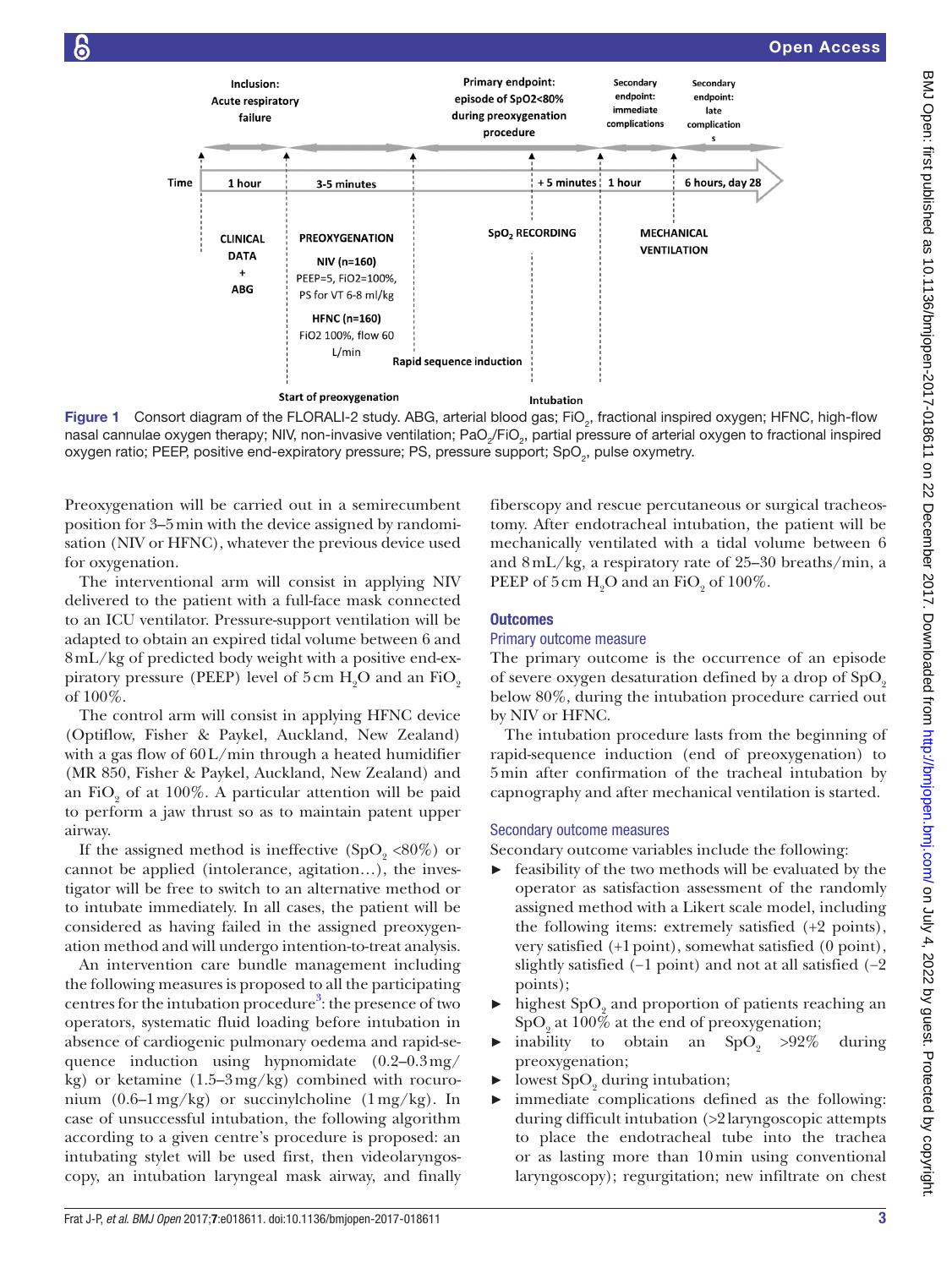

Figure 2 Study design of the FLORALI-2 study. ABG, arterial blood gas; HFNC, high-flow nasal cannulae oxygen therapy; ICU, intensive care unit; NIV, non-invasive ventilation; PaO<sub>2</sub>/FiO<sub>2</sub>, partial pressure of arterial oxygen to fractional inspired oxygen ratio; PEEP, positive end-expiratory pressure; PS, pressure support; SpO<sub>2</sub>, pulse oxymetry.

<span id="page-3-0"></span>radiograph; cardiac arrhythmia, hypotension (systolic blood pressure <90mm Hg, mean blood pressure  $<$  65 mm Hg more than 30 min or requiring volume expansion or vasopressor), cardiac arrest and death;

late complications defined as the following: radiological infiltrates within the 3 days following intubation, occurrence of ventilator-associated pneumonia; worsening of Sequential Organ Failure Assessment (SOFA) score from day 1 to day 3; duration of mechanical ventilation, ICU length of stay and mortality in ICU and at day 28.

#### Participant timeline

[Figure](#page-2-0) 1 shows the Consort diagram of the FLORALI-2 study and [table](#page-4-0) 1 assessments and visits for participants.

#### Sample size

The primary outcome is the number of occurrences of an  $\mathrm{SpO}_2$  below  $80\%$  during the intubation procedure. Three hundred and twenty patients in total, that is, 160 patients per group, will be needed to demonstrate a decrease in absolute difference between the NIV group and HFNC group of 15%. Based on the literature,<sup>131214</sup> we estimated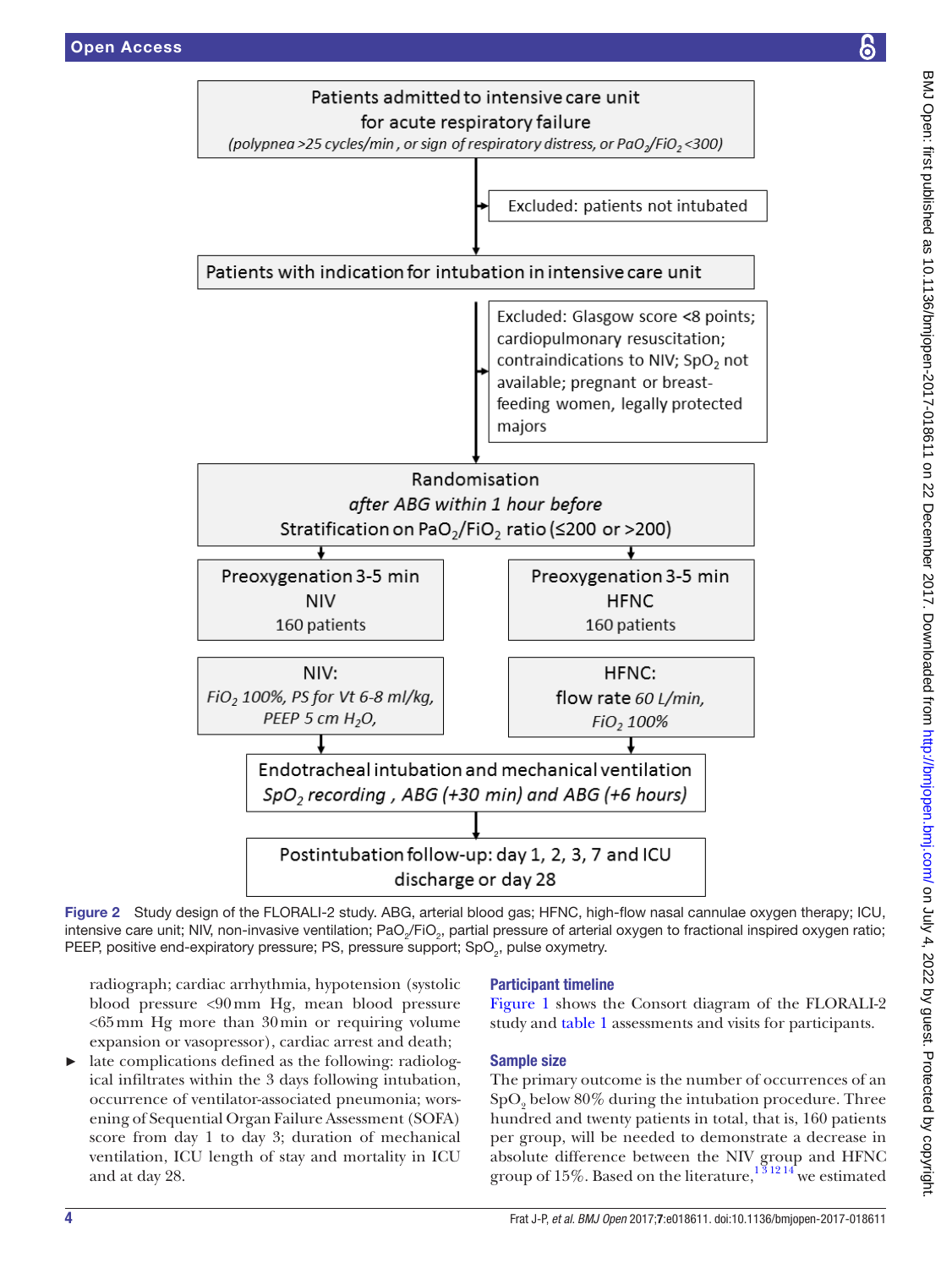<span id="page-4-0"></span>

| <b>Table 1</b><br>Participants timeline          |                               |   |                                     |                   |                                                         |          |                                        |
|--------------------------------------------------|-------------------------------|---|-------------------------------------|-------------------|---------------------------------------------------------|----------|----------------------------------------|
| <b>Actions</b>                                   | <b>Preinclusion Inclusion</b> |   | Pre-O <sub>2</sub> (NIV<br>or HFNC) | <b>Intubation</b> | <b>Intubation</b><br>$+5$ min<br>$+30$ min<br>$+$ H6H12 | to 7     | Day 1 to 3, ICU discharge<br>or day 28 |
| Screening inclusion/non- X<br>inclusion criteria |                               |   |                                     |                   |                                                         |          |                                        |
| Informed consent                                 | X                             |   |                                     |                   |                                                         |          |                                        |
| Randomisation                                    |                               | X |                                     |                   |                                                         |          |                                        |
| Demographic data                                 |                               | X |                                     |                   |                                                         |          |                                        |
| Clinical data and SpO <sub>2</sub><br>recording  | X                             | X | X                                   | $\mathsf{X}$      | $\mathsf{X}$                                            |          |                                        |
| Arterial blood gas                               | X                             |   | X                                   |                   | X                                                       |          |                                        |
| Chest X-ray                                      | X                             |   |                                     |                   | After intubation                                        | X        |                                        |
| SOFA score, SAPS II                              |                               | X |                                     |                   |                                                         | X (SOFA) |                                        |
| Ventilator-associated<br>pneumonia               |                               |   |                                     |                   |                                                         | X        | $\mathsf{X}$                           |
| Outcomes                                         |                               |   |                                     |                   |                                                         |          | X                                      |

HFNC, high-flow nasal cannulae oxygen therapy; ICU, intensive care unit; NIV, non-invasive ventilation; Pre-O<sub>2</sub>, preoxygenation; SAPS, Simplified Acute Physiology Score; SOFA, Sequential Organ Failure Assessment; SpO $_{_2}$ , pulse oxymetry.

a rate of severe desaturation episodes of 10% in the NIV group and 25% in the HFNC group. The α and β risks are 0.05 with a bilateral formulation.

#### **Recruitment**

The initial duration of patient enrolment expected will be 2years, starting in April 2016.

- ► 2015–2016: approvals from ethics committee and trial tool development (electronic case-report form (e-CRF), randomisation system), participating centres opening and training;
- ► 2016: inclusion of patients completed in end-December 2016;
- ► 2017: monitoring of participating centres and queries to investigators; overseen by the steering committee at the REVA Network meetings every 4 months; blind review to determine protocol violation, to define intention-to-treat and per-protocol analysis populations; new queries to investigators, cleaning and closure of the database;
- ► 2018: data analysis, writing of the manuscript and submission for publication.

#### Methods: assignment of intervention Allocation and sequence generation

A computer-generated randomisation will be performed with stratification according to centre and  $\mathrm{PaO}_2/\mathrm{FiO}_2$  ratio ≤200or >200 in a 1:1 ratio, with the use of a centralised web-based management system (Clinfile). Within 1hour after the validation of inclusion criteria, patients must be randomised and assigned the strategy started (HFNC or NIV).

#### **Blinding**

Although the individual study assignments of the patients will not be masked, the co-ordinating centre and all the investigators will remain unaware of the study group outcomes until the data will be locked.

#### Methods: data collection, management and analysis Data collection and management

Data are collected and recorded on an e-CRF by a trained investigator or research assistant at each centre. A blank copy of the e-CRF can be printed from the e-CRF; this enables the investigator or research assistant to fill it out with the data of the included patients, which will thereby be captured. Once data collection has been completed, the investigator or research assistant shall sign and date the copy. This document will constitute an integral part of the patient's medical records; as such, it shall be retained permanently. Data recorded in the e-CRF that originate in source documents must be consistent with each other; if they are not, the differences have got to be justified and documented.

With the aim of homogenising measurement quality, the recording and collection of patients' data in all centres, a dedicated portable  $SpO_2$  monitor (Covidien, Nelcor DS 100A) and single-patient-use digital sensors (Covidien, Max-A-I) will be provided to all the participating centres to ensure that all centres have equivalent monitoring.  $SpO<sub>2</sub>$ will be recorded from the beginning of preoxygenation to 1hour after intubation with the same device in all included patients; secondarily, the downloaded data will be reviewed by a committee unaware of the study groups so as to analyse the events occurring during intubation procedure.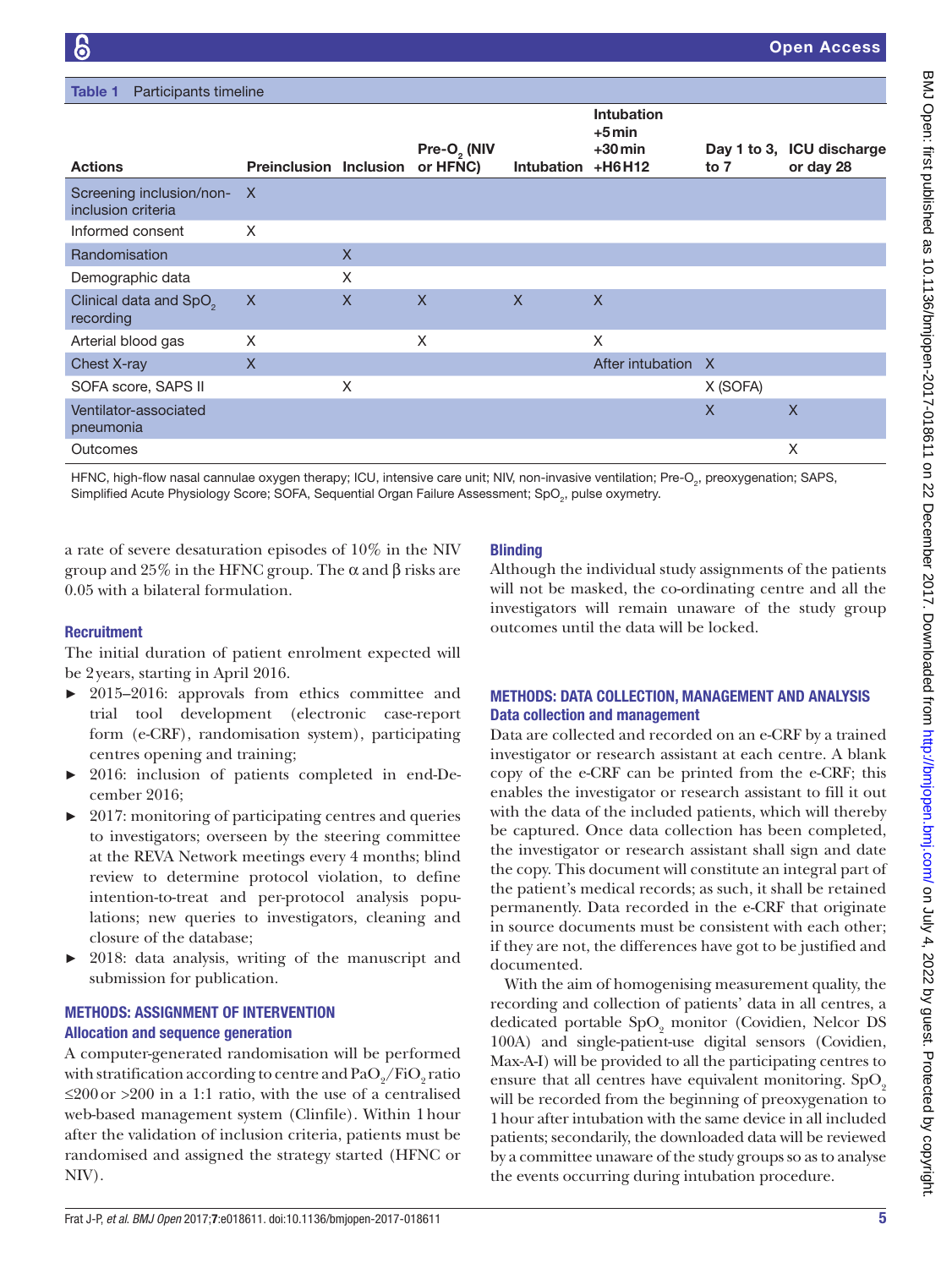Before intubation, the following data are collected and registered: demographic data, comorbidities, type of admission, diagnostic of respiratory failure, main reason for endotracheal intubation, oxygen support before the decision of intubation, clinical parameters, severity scores using the Simplified Acute Physiology Score (SAPS) II and the SOFA score at inclusion and 24hours after admission, chest X-ray description (parenchyma involvement of the four quadrants, normal aspect, interstitial infiltrates, alveolar infiltration or condensation) and arterial blood gas.

After randomisation, the following parameters are recorded: nature and number of operators and their training, clinical parameters,  $SpO<sub>2</sub>$  variations (from preoxygenation to H1 after intubation, at H6-12), arterial blood gases (30min and at H6-12 after intubation), criteria of difficult intubation evaluated by the  $MACOCHA$  score<sup>[18](#page-8-10)</sup>; during the intubation procedure, lowest  $SpO<sub>2</sub>$ , drop <80% of  $SpO<sub>2</sub>$ ,  $SpO2 \ge 92\%$ ,  $SpO2$  at 100%, feasibility of preoxygenation strategy, duration of preoxygenation, laryngoscopy, number of attempts, Cormack-Lehane grade, $\frac{19}{19}$  traction force on laryngoscope, Sellick manoeuvre, modified Intubation Difficulty Scale score.<sup>20</sup> Immediate complications will be collected, including moderate complications, regurgitation (aspiration of gastric content), oesophageal intubation, cardiac arrhythmia (supra or ventricular arrhythmia) requiring therapy, dangerous agitation (Richmond Agitation-Sedation Scale score >3), dental injury; severe complications, arterial hypotension and treatments initiated, cardiac arrest, death; new infiltrate, gastric distension on postendotracheal intubation chest X-ray.

During ICU stay or at day 28, the following data will be recorded: SAPS II, SOFA score (within 24hours after admission), day 1 to day 3, ventilator-associated pneumonia, ICU length of stay, mechanical ventilation duration, ICU and mortality at day 28.

#### Statistical methods

All the analyses will be performed by the study statistician, in accordance with the International Conference on Harmonisation and Good Clinical Practice guidelines. A predefined statistical analysis plan will be followed. The analysis will be performed on an intention-to-treat basis after validation by a blind review committee of the inclusion and exclusion criteria for each patient. All the analyses will be conducted by the biostatistics department of the Poitiers University Hospital using statistical software (SAS, V.9.3; SAS Institute; Cary; North Carolina, USA, and R V.2.14.1). A two-tailed P value of less than 0.05 will be considered as indicating statistical significance.

#### Descriptive analysis of patient groups at baseline

The continuous variables will be summarised with the classic parameters of descriptive analysis (median, interquartile ranges and extreme values or mean and SD), while indicating the number of missing data. The

category variables will be presented in the form of absolute frequency and percentage in each modality.

The criteria of subject selection will be verified on the basis of the data recorded in the case reports. Wrongly included subjects such as those lost to follow-up will be described. Deviations from the protocol will be described and analysed on a case-by-case basis.

#### Analysis pertaining to the main criteria of evaluation

The percentages of patients having presented an episode of severe hypoxaemia during the intubation procedure will be compared between the two groups by means of the  $X^2$  test.

The different parameters that would be potentially predictive of failed preoxygenation will be considered by means of the Student's t-test (or the Mann–Whitney U test, if necessary) for continuous quantitative variables and by means of the  $X^2$ test (or Fisher's exact test) for qualitative variables.

The analysis will subsequently be completed by multivariate logistic regression. The maximal model will include all the variables associated with the dependent variable (P<0.20) as well as the relevant variables according to the data collected in the literature (forced variables), especially treatment received before randomisation and hypercapnia. The model will be simplified according to a step-by-step procedure of elimination in descending order; only the variables associated with the dependent variable (threshold limit value: 5%) and the forced variables will be conserved.

#### Analysis pertaining to the secondary criteria of evaluation

Secondary criteria of evaluation will be compared between the two treatment groups by means of the Student's t-test (or the Mann–Whitney U test, if necessary) for continuous quantitative variables and by means of the  $X^2$  test (or Fisher's exact test) for qualitative variables.

Subgroup analysis, which include patients with  $PaO_2/$  $FiO<sub>9</sub>$  will be conducted to analyse outcomes in patients with severe hypoxaemia.

#### Methods: monitoring Data monitoring

Before starting patient enrolment, all physicians and other healthcare workers in the ICU attend formal training sessions on the study protocol and data collection. An investigator at each centre is responsible for daily patient screening, enrolling patients in the study, ensuring adherence to the protocol and completing the e-CRF. Research assistants regularly monitor all the centres on site to check adherence to the protocol and the accuracy of the data recorded.

#### Harms

The investigator is allowed to temporarily or permanently discontinue the participation of a patient in the study for any reason that would optimally serve the interests of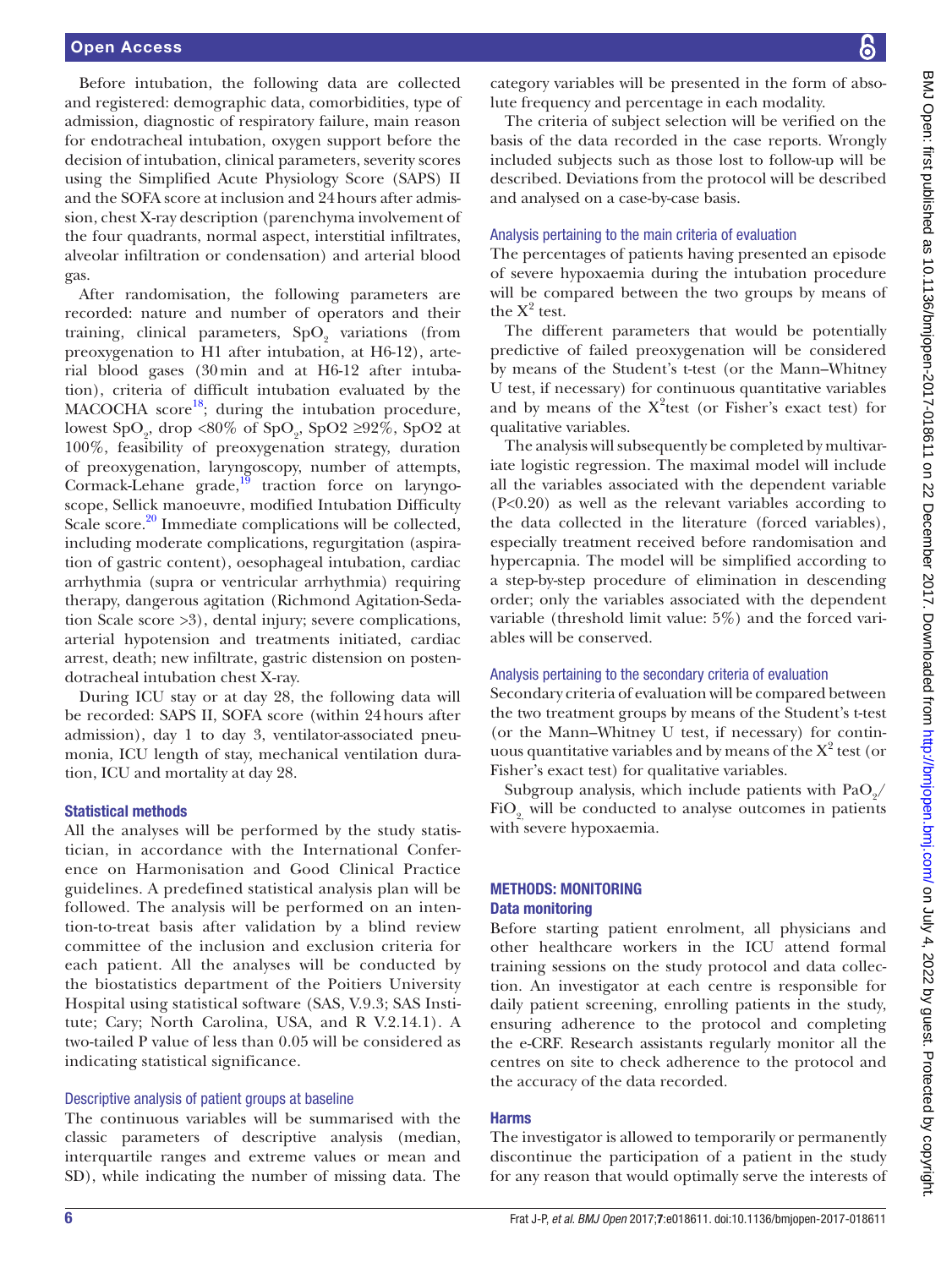the subject, particularly in case of serious adverse events suspected to be associated with the type of preoxygenation used.

#### **Auditing**

An independent Data and Safety Monitoring Board, composed of four experts (Sophie Duranton, Cendrine Godet, Xavier Drouot and Florence Boissier), will monitor the safety of the trial.

## Ethics and dissemination

#### Consent or assent

The patient is included after having provided a written informed consent to the investigator according to the decision of the central ethics committee. If the patient is not able to understand the information given, he/she can be included if the same procedure is completed with a next of kin. After the patient's recovery, he/she will be asked if he/she agrees to continue the trial.

#### **Confidentiality**

Data will be handled according to French law. All original records will be archived at trial sites for 15 years. The clean database file will be anonymised and kept for 15 years.

#### Declaration of interest

The FLORALI-2 study is an investigator-initiated trial funded by the French Ministry of Health obtained in 2014 from a national hospital clinical research programme (Programme Hospitalier de Recherche Clinique National 2014). A scientific committee including J-PF, J-DR and AWT conceived, drafted and wrote the project. The European research network REVA has endorsed the study project. The study is promoted by the University Hospital of Poitiers. The firm Fisher & Paykel Healthcare provides the high-flow oxygen therapy equipment to all the participating centres but has no other involvement in the study.

#### Access to data

All investigators will have access to the final data set. Participant-level data sets will be made accessible on a controlled access basis.

#### Dissemination policy

Findings will be published in peer-reviewed journals and presented at local, national and international meetings and conferences to publicise and explain the research to clinicians, commissioners and service users.

#### **DISCUSSION**

Severe oxygen desaturation, commonly defined as a drop in  $SpO<sub>2</sub>$  below  $80\%$ , is a life-threatening complication frequently encountered during intubation of critically ill patients in the ICU.<sup>1 18</sup> Preoxygenation is of great importance to prevent oxygen desaturation, especially in patients with hypoxaemia.<sup>5</sup> Although breathing through

a valve-bag facemask is the usual procedure for preoxygenation in the operating room, other strategies have been proposed in ICUs, especially NIV in patients with acute hypoxaemic respiratory failure. However, to date, only one RCT has compared NIV for preoxygenation with standard oxygen using valve-bag facemask in ICU patients needing intubation. $^{14}$  In this study, which included 53 patients with hypoxaemia from two units, Baillard and colleagues reported that NIV improved oxygenation at the end of preoxygenation and markedly decreased the proportion of patients with severe oxygen desaturation during intubation (from  $46\%$  to only  $7\%$ , P<0.01) as compared with standard oxygen. $^{14}$  $^{14}$  $^{14}$  NIV may prevent the severe hypoxaemia probably due to higher  $\rm{FiO}_{2}$  and to increased end-expiratory lung volume induced by PEEP. However, episodes of profound desaturation were not fully suppressed in the NIV group, and some patients experienced  $SpO<sub>2</sub>$  as low as 70%, suggesting the detrimental role of removing the facemask to allow for the laryngoscopy.

Several studies have compared HFNC with standard oxygen for preoxygenation of patients with hypox- $\alpha$ emia.<sup>[9–12](#page-8-3)</sup> HFNC may provide expiratory positive airway pressure and maintain oxygenation at high  $\text{FiO}_2$  during the apneic phase of intubation.<sup>[20 21](#page-8-12)</sup> In a prospective before–after study including 101 patients, the use of HFNC with a flow of  $60 \text{L/min}$  resulted in higher SpO<sub>2</sub> at the end of preoxygenation and lower incidence of severe desaturation below 80% during intubation than with standard oxygen through a non-rebreathing mask: only 2% with HFNC versus  $14\%$  (P=0.03).<sup>[9](#page-8-3)</sup> However, these promising results have not been confirmed in the different RCT carried out to date.<sup>[10–12](#page-8-4)</sup> In a recent RCT including 150 non-selected patients requiring intubation, oxygenation during the apneic phase did not prevent severe desaturation <80%, with a rate of 16% versus 25% in the group with standard preoxygenation without apneic oxygenation  $(P=0.22)$ .<sup>10</sup> However, oxygenation during the apneic phase was performed using a flow of only  $15L/min$ ,<sup>10</sup> which is quite far from that which can be provided with HFNC. In another RCT including 119 patients with hypoxaemia, HFNC set with a flow of 60L/ min did not prevent desaturation and the lowest  $SpO<sub>2</sub>$ during intubation did not differ between the two strategies.<sup>12</sup> In a recent RCT including 40 ICU patients, a significant drop of  $\text{SpO}_2$  was observed with standard oxygen during apnea after the induction of anaesthesia, whereas this was not the case with HFNC.<sup>11</sup> Of note, none of these studies mentioned the practice of jaw thrust, which is crucial to ensure patients' upper airways, a critical determinant of efficient apneic oxygenation.<sup>[7](#page-8-1)</sup> This may explain, at least in part, some of the discrepancies among studies which failed to show a benefit of HFNC and those that did. The use of HFNC to manage acute hypoxaemic respiratory failure in ICU has been growing. In a patient already treated with HFNC for acute respiratory failure, it seems reasonable that preoxygenation should not be performed with standard oxygen, and would be better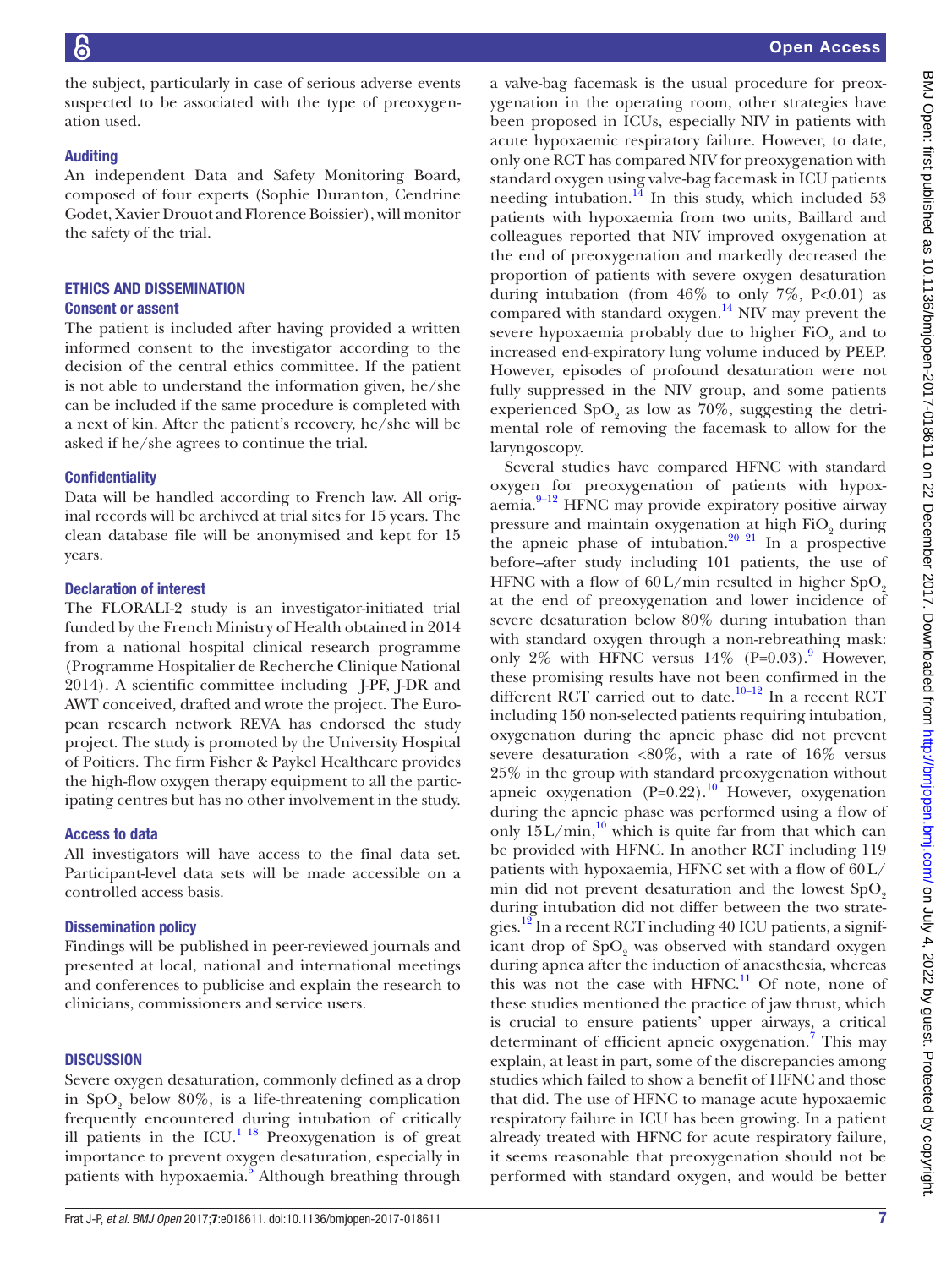carried out with HFNC or NIV. Because HFNC has clearly been shown to be superior to standard oxygen to manage patients with acute hypoxaemic respiratory failure, $21-23$ we believed that it would not be reasonable to perform preoxygenation with standard oxygen in a patient already treated with HFNC or NIV. Therefore, to avoid potential deleterious effects of standard oxygen, and to allow the use of ventilatory support, we decided to use HFNC in the control group.

A recent study showed that NIV associated with HFNC seemed to be more beneficial compared with NIV alone during the preoxygenation of patients with hypoxaemia.[16](#page-8-8) In another study, no difference was found between preoxygenation with NIV and HFNC.<sup>[15](#page-8-7)</sup> However, the small sample size of these two studies does not allow for conclusions, and in order to clearly identify the best strategy for preoxygenation in ICU, we planned to conduct this large RCT using NIV alone in the interventional group. The FLORALI-2 study was empowered to investigate the effectiveness of NIV in decreasing occurrence of severe oxygen desaturation episodes, defined as  $SpO, 80\%$  as in the majority of the studies evaluating the best method for preoxygenation. As NIV is clearly not the standard care for preoxygenation in clinical practice, we did not design this study as a non-inferiority study but rather as a superiority study.

One limitation of the study is that investigators are aware of the inclusion group. However, given the characteristics of the two strategies under evaluation, a double-blind trial is not possible. Second, the assessment of severe hypoxaemia during the intubation procedure should be more accurate by analysing blood gas sample rather than  $\mathrm{SpO}_2$ . However, this could delay the tracheal intubation in an emergent context and reduce the feasibility and pertinence of the study by including less severe patients. In order to improve the measurement reliability in all centres, a dedicated portable  $SpO<sub>2</sub>$  monitor with single-patient-use digital sensors is used for each eligible patient to ensure that all centres have equivalent monitoring, and secondarily, the downloaded data will be reviewed so as to analyse the events occurring during intubation procedure. This represents a strength of this study, which will be the largest study comparing two preoxygenation strategies in this field. To minimise bias, adjustments will be made after multivariate logistic regression by including variables independently associated with severe oxygen desaturation, and especially according to the difficulty of intubation.

In conclusion, the FLORALI-2 trial is an investigator-initiated pragmatic RCT empowered to test the hypothesis that NIV in comparison to HFNC alone helps to decrease episodes of severe hypoxaemia during the intubation procedure of ICU patients with hypoxaemic respiratory failure requiring mechanical ventilation. The FLORALI-2 trial will also assess the impact of NIV and HFNC for preoxygenation on intubation-related complications and ICU outcomes.

#### Author affiliations

<sup>1</sup>Réanimation Médicale, CHU de Poitiers, Poitiers, France

<sup>2</sup> Faculté de Médecine et de Pharmacie de Poitiers, Université de Poitiers, Poitiers, France

3 INSERM, CIC-1402, équipe 5 ALIVE, Poitiers, France

4 Service de Réanimation Médico-Chirurgicale, AP-HP, Hôpital Louis Mourier, Colombes, France

5 Université Paris Diderot, UMR IAME 1137, Sorbonne Paris Cité, Paris, France 6 INSERM, IAME 1137, Paris, France

<sup>7</sup>Department of Biostatistics, INSERM, CIC-1402, Poitiers, France 8 CIC-1402, Poitiers, France

Collaborators Members of boards and committees of the study. Members of the scientific committee: Jean-Pierre Frat, Jean-Damien Ricard and Arnaud W Thille conceived, drafted and wrote the project. Members of the data monitoring committee: Céline Delétage-Métreau and Morgane Olivry. Members of the blindreview board: Stéphanie Ragot, Severine Clerjaud, Jean-Pierre Frat, Marie Bonnin, Céline Delétage-Métreau and Morgane Olivry. Members of the safety monitoring board: Sophie Duranton, Florence Boissier, Cendrine Godet and Xavier Drouot.

Contributors J-PF, J-DR, RC, RR and AWT designed together the study, and wrote together the manuscript. SR provided substantial contributions to the conception and design of the study, and wrote with J-PF the statistical analysis plan and estimated the sample size. J-PF, J-DR, RC, RR, SR and AWT contributed for drafting the work, revising it critically for important intellectual content and approved the final version of the manuscript. All authors give their agreement to be accountable for all aspects of the work, and ensure the accuracy and integrity of any part of the work.

Funding The study was funded by the 'Programme Hospitalier de Recherche Clinique National 2014' of the French Ministry of Health. The study promoter is the University Hospital of Poitiers, Poitiers, France.

Disclaimer The firm Fisher & Paykel provides to all the participating centres the high-flow oxygen therapy equipment but has no other involvement in the study.

Competing interests J-PF reports consulting fees from Fisher and Paykel. J-DR reports travel expenses coverage to attend scientific meetings by Fisher & Paykel.

Ethics approval The study has been approved by the central ethics committee (Ethics Committee Ouest III, Poitiers, France) with the registration number 2015- A00530-49 Soins courants (24 June 2015).

Provenance and peer review Not commissioned; externally peer reviewed

Open Access This is an Open Access article distributed in accordance with the Creative Commons Attribution Non Commercial (CC BY-NC 4.0) license, which permits others to distribute, remix, adapt, build upon this work non-commercially, and license their derivative works on different terms, provided the original work is properly cited and the use is non-commercial. See: [http://creativecommons.org/](http://creativecommons.org/licenses/by-nc/4.0/) [licenses/by-nc/4.0/](http://creativecommons.org/licenses/by-nc/4.0/)

© Article author(s) (or their employer(s) unless otherwise stated in the text of the article) 2017. All rights reserved. No commercial use is permitted unless otherwise expressly granted.

#### **REFERENCES**

- <span id="page-7-0"></span>1. Jaber S, Amraoui J, Lefrant JY, *et al*. Clinical practice and risk factors for immediate complications of endotracheal intubation in the intensive care unit: a prospective, multiple-center study. *[Crit Care](http://dx.doi.org/10.1097/01.CCM.0000233879.58720.87)  [Med](http://dx.doi.org/10.1097/01.CCM.0000233879.58720.87)* 2006;34:2355–61.
- 2. Griesdale DE, Bosma TL, Kurth T, *et al*. Complications of endotracheal intubation in the critically ill. *[Intensive Care Med](http://dx.doi.org/10.1007/s00134-008-1205-6)* 2008;34:1835–42.
- <span id="page-7-1"></span>3. Watson PL, Pandharipande P, Gehlbach BK, *et al*. Atypical sleep in ventilated patients: empirical electroencephalography findings and the path toward revised ICU sleep scoring criteria. *[Crit Care Med](http://dx.doi.org/10.1097/CCM.0b013e31828a3f75)* 2013;41:1958–67.
- 4. Dessap AM, Roche-Campo F, Launay JM, *et al*. Delirium and circadian rhythm of melatonin during weaning from mechanical ventilation: an ancillary study of a weaning trial. *[Chest](http://dx.doi.org/10.1378/chest.15-0525)* 2015;148:1231–41.
- <span id="page-7-2"></span>5. Peñuelas O, Frutos-Vivar F, Fernández C, *et al*. Characteristics and outcomes of ventilated patients according to time to liberation from mechanical ventilation. *[Am J Respir Crit Care Med](http://dx.doi.org/10.1164/rccm.201011-1887OC)* 2011;184:430–7.